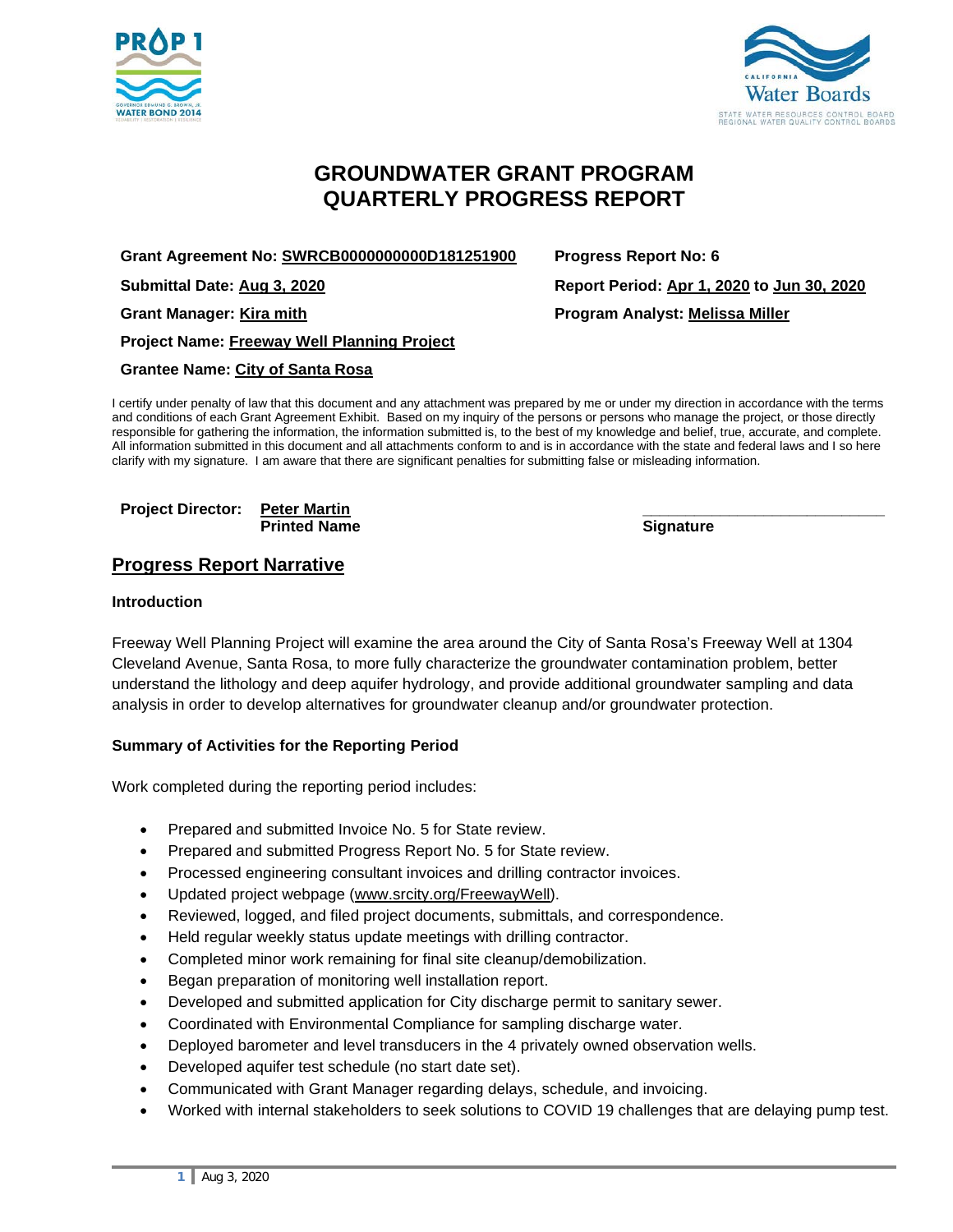



## **Setbacks**

• Due to the ongoing COVID 19 crisis, field work (pump test) continues to be delayed. Therefore, the following deliverables due in August 2020 will not be ready for State review by the deadline:

| TASK NO. | <b>DESCRIPTION</b>               | DUE DATE    |
|----------|----------------------------------|-------------|
| 7.2.     | Remedial Investigation Report    | August 2020 |
| 7.2.3    | Summary of Field Work Activities | August 2020 |

• The City's goal for next quarter is to complete the pump test (August) and submit a revised schedule for the remaining work and deliverables to the State for consideration (September).

## **Summary of Items for Review**

Items completed and submitted for review during the reporting period include:

Submitted Invoice #5 and Progress Report #5 for review.

### **Summary of Items in Progress**

Items in progress/developed, or not worked on, during the reporting period include:

- A.1 Project Management (Cumulative 50% Complete)
	- 1.2 Notification of upcoming meetings, workshops, and trainings ongoing.
	- 1.3 Detailed project schedule Staff will submit a revised scheduled to the State for consideration once there is a path forward for field work to resume.
	- 1.4 Periodic and final site visits none this quarter.
	- 1.5 Pre, during, and post construction photos none this quarter.

A.2 General Compliance Requirements (Cumulative 95% Complete)

2.1 The "x, y, z" coordinates for the new monitoring well complex and observation wells will be uploaded next quarter.

A.3 Permitting and Environmental Compliance (Cumulative 95% Complete)

- 3.1 List of Approvals, Entitlements, or Permits previously submitted. Staff applied for a City sanitary sewer groundwater discharge permit for the aquifer pumping test. Final permit expected next quarter (July).
- 3.2 Final CEQA documentation previously submitted.

A.4 Technical Advisory Committee (Cumulative 50% Complete)

- 4.1 List of TAC members previously submitted.
- 4.2 Summary of Kickoff meeting previously submitted.
- 4.3 Meeting materials for the Kickoff meeting previously submitted.
	- Meeting #5 postponed due to COVID 19 "Shelter in Place" work delays. Will be rescheduled, likely in Q3, provided COVID 19 delays do not impinge of this effort.
- A.5 Stakeholder Advisory Group (Cumulative 100% Complete)
	- 5.1 List of SAG members previously submitted.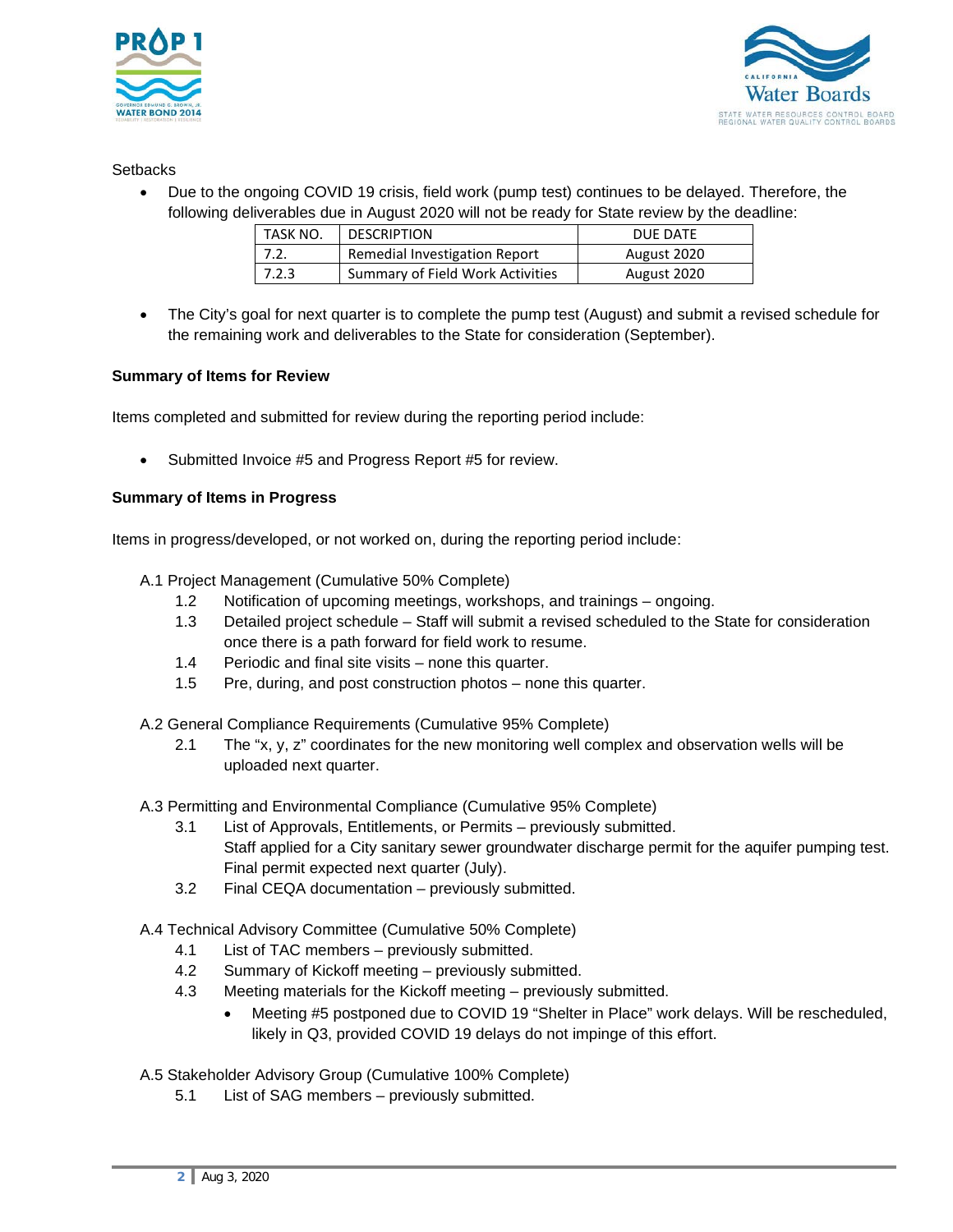



- 5.2 SAG meeting schedule and outreach materials previously submitted.
- 5.3 SAG meeting materials previously submitted.
- A.6 Remedial Investigation Workplan (Cumulative 100% Complete)
	- 6.1 Final RI Workplan previously submitted.
- A.7 Remedial Investigation Report (Cumulative 0% Complete)
	- 7.1.2 No workplan changes proposed to date.
	- 7.2 RI Report will be developed after investigation has been completed.
	- 7.2.3 Summary of Field Work Activities will be included in RI Report.
- A.8 Feasibility Study Report (Cumulative 5% Complete)
	- 8.1 Work on this will resume after the Remedial Investigation is completed.
- A.9 Public Outreach (Cumulative 95% Complete)
	- 9.1 Project webpage previously completed; updated as needed.
	- 9.2 Public Meeting Meeting held on August 1, 2019. All materials previously submitted.

## **Summary of Work Completed to Date**

- Due Date: The due dates in this column should be identical to the grant agreement due dates. If a date change is made through formal modification or amendment, then the revised date can be inserted once the change has been approved.
- % of Work Complete: Cumulative percentage of work completed to date.
- Date Submitted: For items of review that are submitted more than once (i.e., progress reports), please leave previous submittal dates on the table so that there is a list of dates within the box. If a draft item for review is submitted, write "draft" after the date.

| <b>Work</b><br><b>Item</b> | Items for Review                                                      | Due Date      | % of Work<br>Completed | Date Submitted                                                           |
|----------------------------|-----------------------------------------------------------------------|---------------|------------------------|--------------------------------------------------------------------------|
| 1.                         | <b>Project Management</b>                                             |               |                        |                                                                          |
| 1.2                        | Notification of Upcoming Meetings,<br>Workshops, and Trainings        | Ongoing       | 50%                    |                                                                          |
| 1.3                        | Detailed Project Schedule                                             | 60 Days after | 100%                   | 07/09/2018 draft                                                         |
|                            |                                                                       | Execution     |                        | 01/23/2019 revised                                                       |
| 1.4                        | Periodic and Final Site Visits                                        | As Needed     | 50%                    | 01/16/2019 with TAC                                                      |
|                            |                                                                       |               |                        | 02/11/2020 with TAC                                                      |
| 1.5                        | Pre-, During, and Post-Construction Photos                            | Ongoing       | 100%                   | Pre-construction<br>02/15/2020<br>During & post-construct.<br>05/15/2020 |
| 2.                         | General Compliance Requirements/Project Effectiveness and Performance |               |                        |                                                                          |
| 2.1                        | <b>GPS Information</b>                                                | Ongoing       | 50%                    | Tech docs uploaded                                                       |
| 2.2                        | Monitoring and Reporting Plan (MRP)                                   | April 2019    | 100%                   | Draft 03/06/2019                                                         |
|                            |                                                                       |               |                        | Final 07/01/19                                                           |
| 2.3                        | Quality Assurance Project Plan (QAPP)                                 | June 2019     | 100%                   | Draft 04/10/2019                                                         |
|                            |                                                                       |               |                        | Final 07/01/19                                                           |